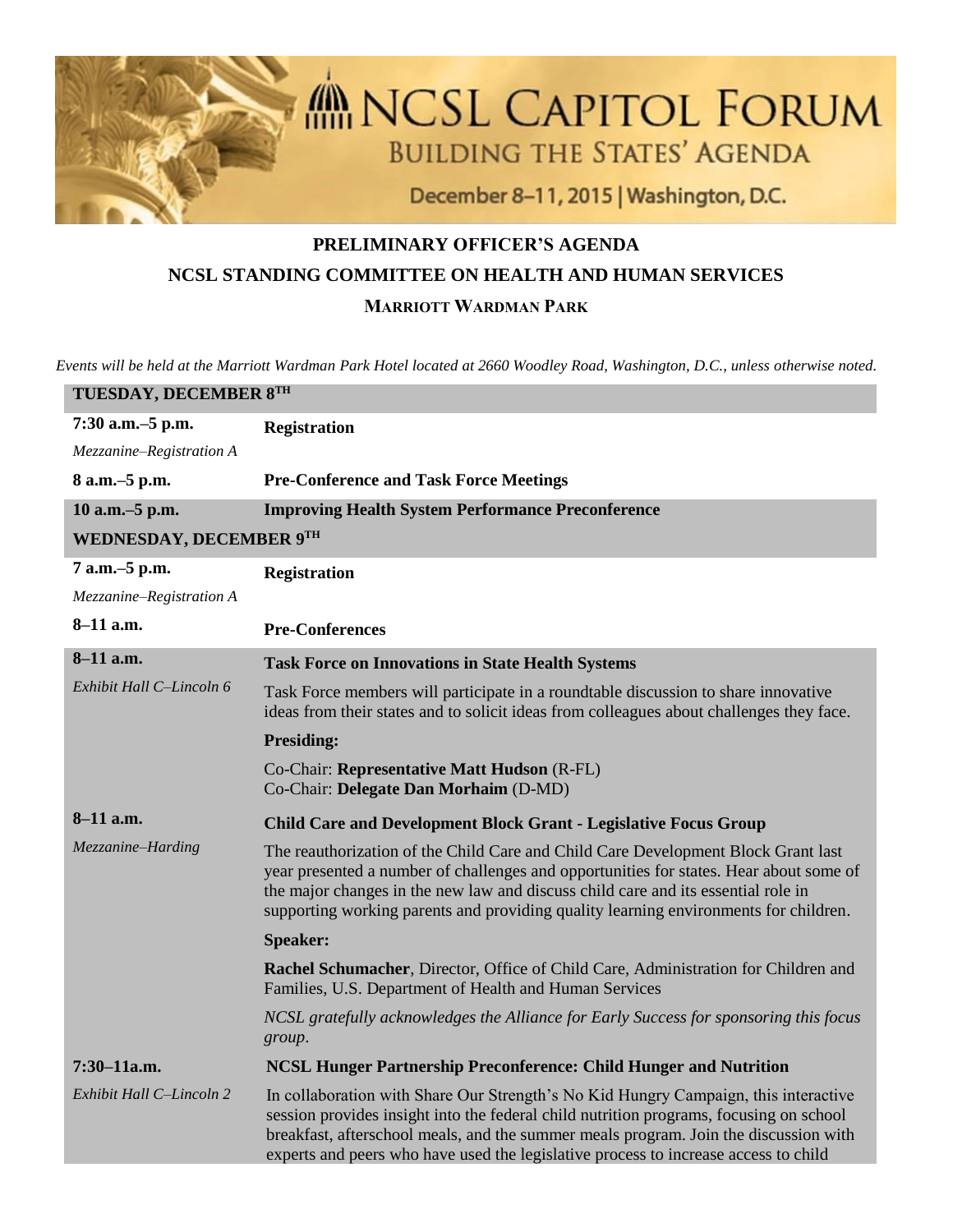|                                                       | nutrition programs in their states, introduce best practices and resources for improving<br>child nutrition programs at the state level, and observe a school breakfast program in<br>action.                                                                                                                                                                                                    |
|-------------------------------------------------------|--------------------------------------------------------------------------------------------------------------------------------------------------------------------------------------------------------------------------------------------------------------------------------------------------------------------------------------------------------------------------------------------------|
|                                                       | 7:30-8 a.m.-Breakfast                                                                                                                                                                                                                                                                                                                                                                            |
|                                                       | 8-8:30 a.m.–Welcome Remarks and Introductions                                                                                                                                                                                                                                                                                                                                                    |
|                                                       | Senator Renee Unterman, Georgia, NCSL Hunger Partnership Co-Chair<br><b>Duke Storen</b> , Senior Director, Partnership Impact and Advocacy, No Kid Hungry<br>Program                                                                                                                                                                                                                             |
|                                                       | 8:30-9:30 a.m.-Lessons from Legislators Acting to End Child Hunger                                                                                                                                                                                                                                                                                                                               |
|                                                       | 9:30-9:45 a.m.-Break                                                                                                                                                                                                                                                                                                                                                                             |
|                                                       | 9:45-10:30 a.m.–Why the Child Nutrition Programs Matter for Your Constituents                                                                                                                                                                                                                                                                                                                    |
|                                                       | <b>Moderator:</b>                                                                                                                                                                                                                                                                                                                                                                                |
|                                                       | Laura Hosny, Associate Director of Communications, Share Our Strength                                                                                                                                                                                                                                                                                                                            |
|                                                       | <b>Speakers:</b>                                                                                                                                                                                                                                                                                                                                                                                 |
|                                                       | Ms. B. Aisha Mahoney, Principal, Prince George's County School<br>Rodney Taylor, FNS Director, Fairfax County, Virginia<br>Promedica Representative (Invited)                                                                                                                                                                                                                                    |
|                                                       | 10:30-11 a.m.-Roundtable: What Can I Do?                                                                                                                                                                                                                                                                                                                                                         |
|                                                       | The NCSL Hunger Partnership gratefully acknowledges No Kid Hungry Share Our<br>Strength for sponsoring this preconference.                                                                                                                                                                                                                                                                       |
| 9-10:30 a.m.                                          | <b>Orientation to NCSL Standing Committees for Legislative Staff</b>                                                                                                                                                                                                                                                                                                                             |
| Mezzanine-Thurgood<br>Marshall East                   | An opportunity for standing committee legislative staff officers and members to meet and<br>discuss their role on the standing committees. All legislative staff are welcome to<br>participate.                                                                                                                                                                                                  |
| 11-11:30 a.m.                                         | <b>Steering Committee</b>                                                                                                                                                                                                                                                                                                                                                                        |
| Exhibit Hall C-Lincoln 5                              | The steering committee is comprised of the overall Standing Committee officers and<br>legislator and legislative staff co-chairs of each standing committee. The steering<br>committee will preview all policies for consideration during the NCSL Capitol Forum<br>general business session, and determine the need for joint referrals and re-referrals of<br>policy resolutions as necessary. |
| $11:30$ a.m.-1 p.m.                                   | Luncheon – Lobby Day Briefing at the Marriott Wardman Park Hotel                                                                                                                                                                                                                                                                                                                                 |
| Mezzanine-Thurgood<br><b>Marshall Northwest</b>       | There has been no shortage of excitement so far in the first year of the 114th Congress.<br>Hear an update of what is happening on Capitol Hill, the state-federal priorities NCSL is<br>advocating for, and receive a copy of the state specific congressional meeting schedule.                                                                                                                |
| $1:15-2$ p.m.                                         | <b>Bus to Capitol Hill</b>                                                                                                                                                                                                                                                                                                                                                                       |
| $2 - 5:30$ p.m.                                       | <b>Congressional Meetings/Legislative Staff Briefings and Tours</b>                                                                                                                                                                                                                                                                                                                              |
| Offsite                                               |                                                                                                                                                                                                                                                                                                                                                                                                  |
| $2-5:00$ p.m.<br>Hall of States Bldg.<br>Room 383/385 | NCSL Standing Committee on Health & Human Services Capitol Hill Special<br><b>Briefings-Hall of States Building</b>                                                                                                                                                                                                                                                                              |
|                                                       | <b>Presiding:</b><br>Co-Chair: Representative James A. Dunnigan (R-UT)                                                                                                                                                                                                                                                                                                                           |
|                                                       | 2–3:00 p.m.– Medicaid Update: A Discussion and Review of Recent<br><b>Administrative and Congressional Actions</b>                                                                                                                                                                                                                                                                               |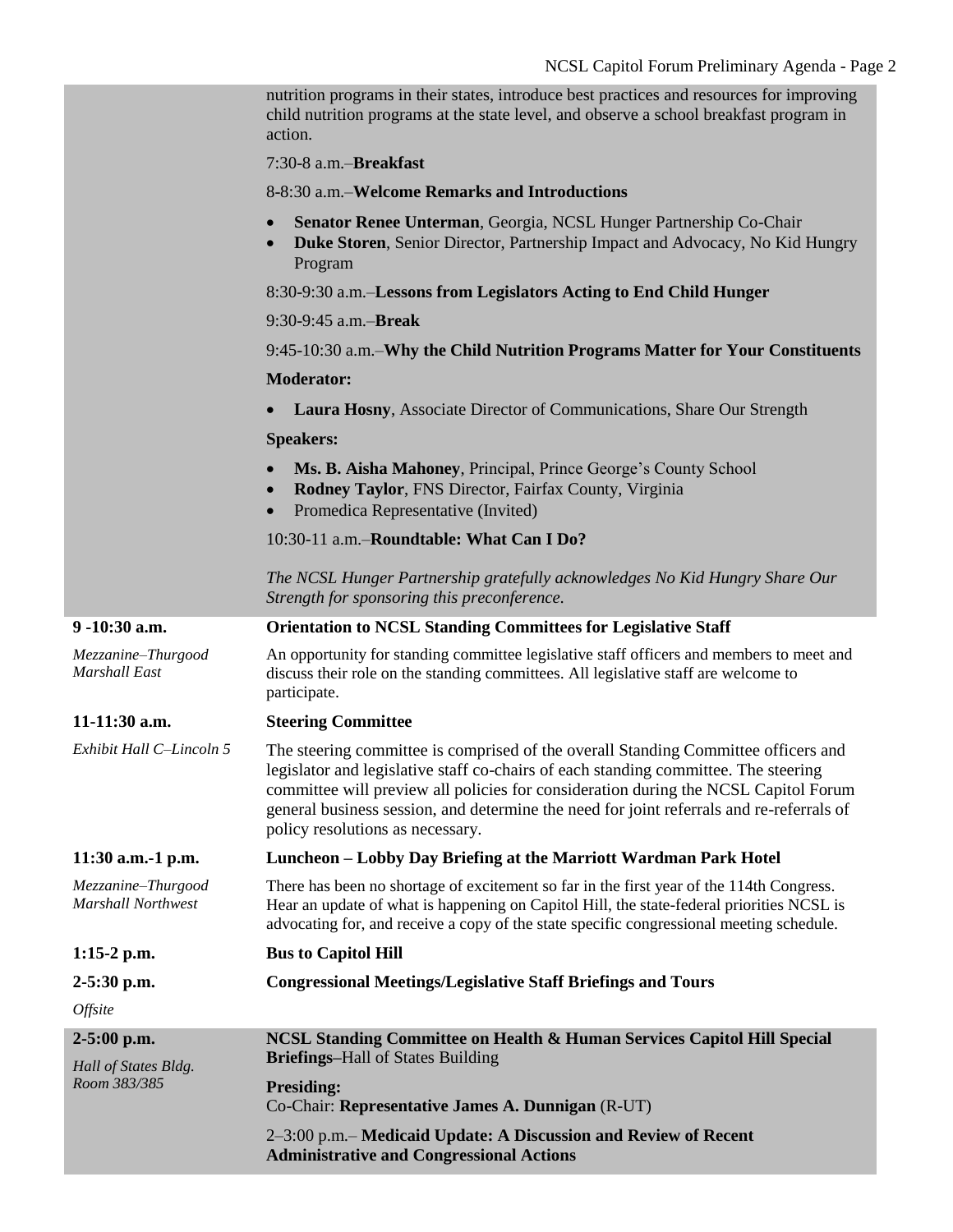|                                           | <b>Speakers:</b>                                                                                                                                                                                                                                                                                         |
|-------------------------------------------|----------------------------------------------------------------------------------------------------------------------------------------------------------------------------------------------------------------------------------------------------------------------------------------------------------|
|                                           | Matt Salo, Executive Director, National Association of Medicaid Directors                                                                                                                                                                                                                                |
|                                           | <b>Andrea Maresca, Director of Federal Policy &amp; Strategy, National Association of</b><br><b>Medicaid Directors</b>                                                                                                                                                                                   |
|                                           | 3:00–3:45 p.m.–A Special Presentation on Suicide Prevention                                                                                                                                                                                                                                              |
|                                           | <b>Speaker:</b>                                                                                                                                                                                                                                                                                          |
|                                           | Kelly L. Posner, Director, Center for Suicide Risk Assessment, Columbia University                                                                                                                                                                                                                       |
|                                           | 3:45–4:15 p.m.–The Temporary Assistance for Needy Families (TANF) Program–<br>Proposals to Chart a New Direction to Assist Low-Income Individuals and<br><b>Families</b>                                                                                                                                 |
|                                           | <b>Speaker:</b>                                                                                                                                                                                                                                                                                          |
|                                           | <b>Ron Haskins, Senior Fellow, Economic Studies, and Co-Director of the Center on</b><br>Children and Families at the Brookings Institution                                                                                                                                                              |
|                                           | 4:15–5:00 p.m. - Drug Exposed Newborns and the Use of Psychotropic<br><b>Medications in Children in the Medicaid Program: How Can States Respond?</b>                                                                                                                                                    |
|                                           | <b>Speaker:</b>                                                                                                                                                                                                                                                                                          |
|                                           | David Harmon, MD, FAAP, Chief Medical Officer Superior Healthplan, and Medical<br>Director of the Texas Star Health Program                                                                                                                                                                              |
|                                           | The Hall of States Building is located at 444 North Capitol Street N.W.,<br>Washington, D.C. 20001, and is home to the NCSL Washington D.C. Office.                                                                                                                                                      |
| $3:30-5$ p.m.                             | <b>Legislative Staff Breakout Sessions</b>                                                                                                                                                                                                                                                               |
| Offsite                                   |                                                                                                                                                                                                                                                                                                          |
| 5:00-6:30 p.m.                            | <b>Welcome Reception on Capitol Hill</b>                                                                                                                                                                                                                                                                 |
| Rayburn House Office Bldg.<br>338-340     | Join your colleagues for a night of networking on Capitol Hill.                                                                                                                                                                                                                                          |
| THURSDAY, DECEMBER 10TH                   |                                                                                                                                                                                                                                                                                                          |
| 7:30 a.m. -5 p.m.                         | <b>Registration</b>                                                                                                                                                                                                                                                                                      |
| Mezzanine-Registration A                  |                                                                                                                                                                                                                                                                                                          |
| 8:30-11:30 a.m.                           | <b>Standing Committee on Health and Human Services Sessions</b>                                                                                                                                                                                                                                          |
| 8:30-10 a.m.                              | <b>Trends in Telehealth: Reimbursement, Licensure and Patient Safety</b>                                                                                                                                                                                                                                 |
| Exhibit Hall C-Lincoln 6                  | This session will highlight issues faced by states in implementing telehealth, including<br>reimbursement for telehealth encounters, provider licensure, and patient privacy and<br>safety concerns. The NCSL Telehealth Project will release its white paper about these<br>issues during this meeting. |
|                                           | <b>Speakers:</b>                                                                                                                                                                                                                                                                                         |
|                                           | <b>Representative Diane Franklin, Missouri</b>                                                                                                                                                                                                                                                           |
|                                           | Mario Gutierrez, Center for Connected Health Policy, California                                                                                                                                                                                                                                          |
|                                           | NCSL gratefully acknowledges the sponsorship of the NCSL's Foundation Partners<br>Project on Telehealth and the Health Resources and Services Administration                                                                                                                                             |
| 10-11:30 a.m.<br>Exhibit Hall C-Lincoln 6 | <b>Updates from the Federal Commission to Eliminate Child Abuse and Neglect</b><br><b>Fatalities</b>                                                                                                                                                                                                     |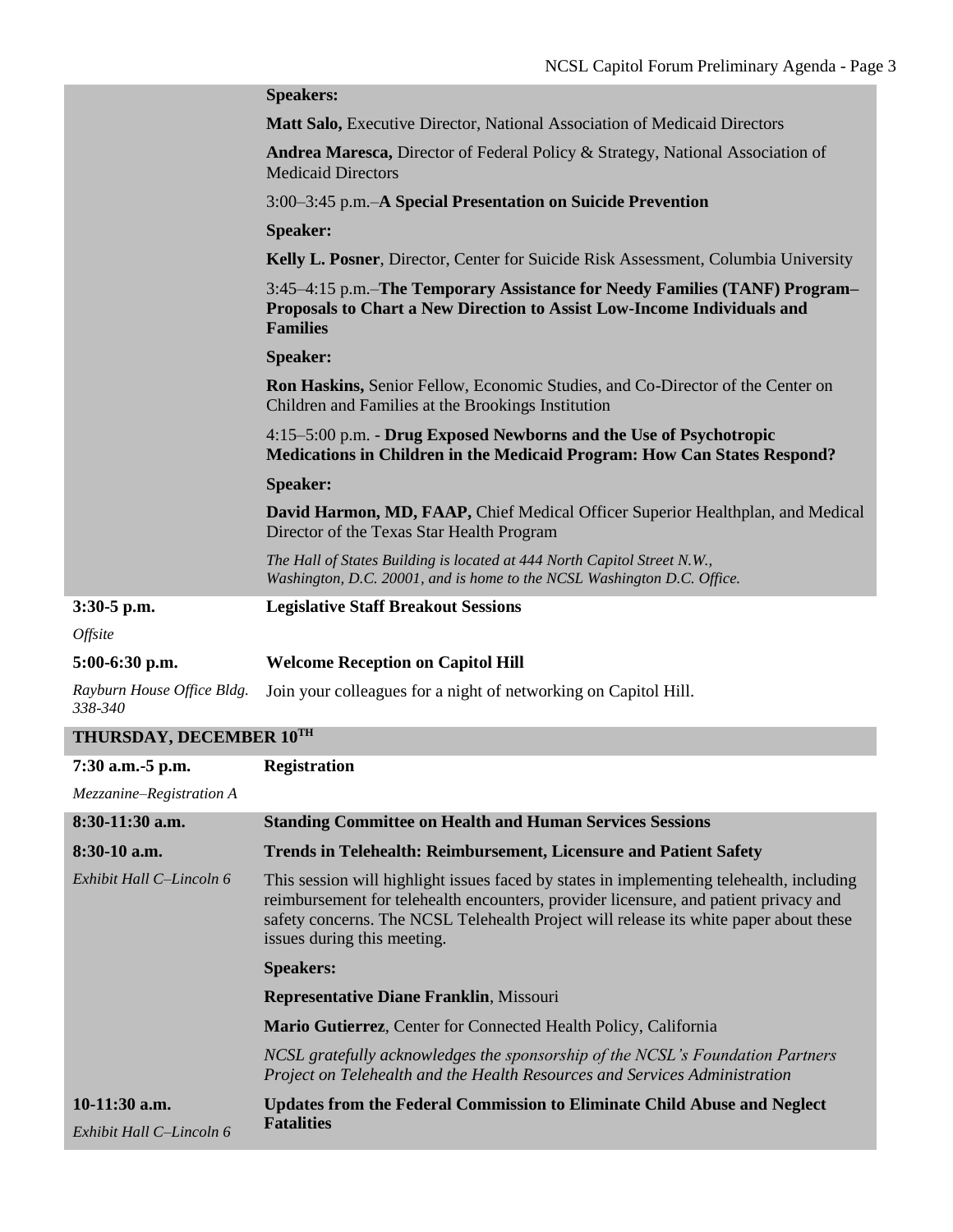|                                         | The federal Commission to Eliminate Child Abuse and Neglect Fatalities has been<br>charged with developing a national strategy and recommendations for reducing<br>fatalities across the country resulting from child abuse and neglect. Get a preview of the<br>findings and recommendations and impacts on states. |
|-----------------------------------------|----------------------------------------------------------------------------------------------------------------------------------------------------------------------------------------------------------------------------------------------------------------------------------------------------------------------|
|                                         | <b>Speaker:</b>                                                                                                                                                                                                                                                                                                      |
|                                         | <b>David Sanders, Chairman, Federal Commission to Eliminate Child Abuse and Neglect</b><br>Fatalities, Washington, DC                                                                                                                                                                                                |
| 11:45 a.m.-1:15 p.m.                    | <b>General Session Luncheon</b>                                                                                                                                                                                                                                                                                      |
| Mezzanine-Thurgood<br>Marshall Ballroom | When Religious Freedom and Anti-Discrimination Collide                                                                                                                                                                                                                                                               |
|                                         | Proponents argue the government shouldn't infringe on the right to exercise one's<br>religious beliefs, but opponents of religious freedom acts contend they allow legal<br>discrimination. Indiana brought the debate into national focus. Is there middle ground?<br>Utah may be the model.                        |
|                                         | <b>Moderator:</b>                                                                                                                                                                                                                                                                                                    |
|                                         | <b>Senator Curtis Bramble, Utah</b>                                                                                                                                                                                                                                                                                  |
|                                         | <b>Speaker:</b>                                                                                                                                                                                                                                                                                                      |
|                                         | <b>Professor Robin Fretwell Wilson, College of Law, University of Illinois</b>                                                                                                                                                                                                                                       |
|                                         | <b>Senator David Long, Indiana</b>                                                                                                                                                                                                                                                                                   |
|                                         | <b>Respondent:</b>                                                                                                                                                                                                                                                                                                   |
|                                         | <b>Senator J. Stuart Adams, Utah</b>                                                                                                                                                                                                                                                                                 |
| 1:30-4:45 p.m.                          | <b>NCSL Standing Committee Meetings</b>                                                                                                                                                                                                                                                                              |
|                                         |                                                                                                                                                                                                                                                                                                                      |
| 1:30-4:45 p.m.                          | <b>Health and Human Services Committee Business Meeting</b>                                                                                                                                                                                                                                                          |
| Exhibit Hall C-Lincoln 6                | <b>Presiding:</b><br>Co-Chair: Representative James A. Dunnigan (R-UT)                                                                                                                                                                                                                                               |
|                                         | 1:30 p.m.–Welcome                                                                                                                                                                                                                                                                                                    |
|                                         | 1:45 p.m.–The President's Initiative on Prescription Drug Abuse and Heroin Use                                                                                                                                                                                                                                       |
|                                         | 2–3 p.m.–Pending Congressional Legislation on Drug Abuse and Mental Health                                                                                                                                                                                                                                           |
|                                         | <b>Speakers:</b>                                                                                                                                                                                                                                                                                                     |
|                                         | <b>Robert Morrison</b> , Executive Director and Director of Legislative Affairs, National<br>Association of State Alcohol and Drug Abuse Directors                                                                                                                                                                   |
|                                         | <b>Stuart Gordon, Director, Policy &amp; Healthcare Reform, National Association of State</b><br><b>Mental Health Program Directors</b>                                                                                                                                                                              |
|                                         | 3-4:45 p.m.-"Federal Update and Policy Consideration"                                                                                                                                                                                                                                                                |
|                                         | <b>Speakers:</b><br>Rachel Morgan, Senior Committee Director<br>Joy Johnson Wilson, Health and Human Services Policy Director                                                                                                                                                                                        |
| 5-6 p.m.                                | <b>Women's Legislative Network Roundtable Discussion</b>                                                                                                                                                                                                                                                             |
| Mezzanine-Johnson                       | Join the board of the Women's Legislative Network to discuss your work in 2015 and<br>look ahead to the 2016 sessions. Learn about other states and make new connections<br>with other women from around the country.                                                                                                |
| 5-5:30 p.m.                             | <b>Steering Committee</b>                                                                                                                                                                                                                                                                                            |